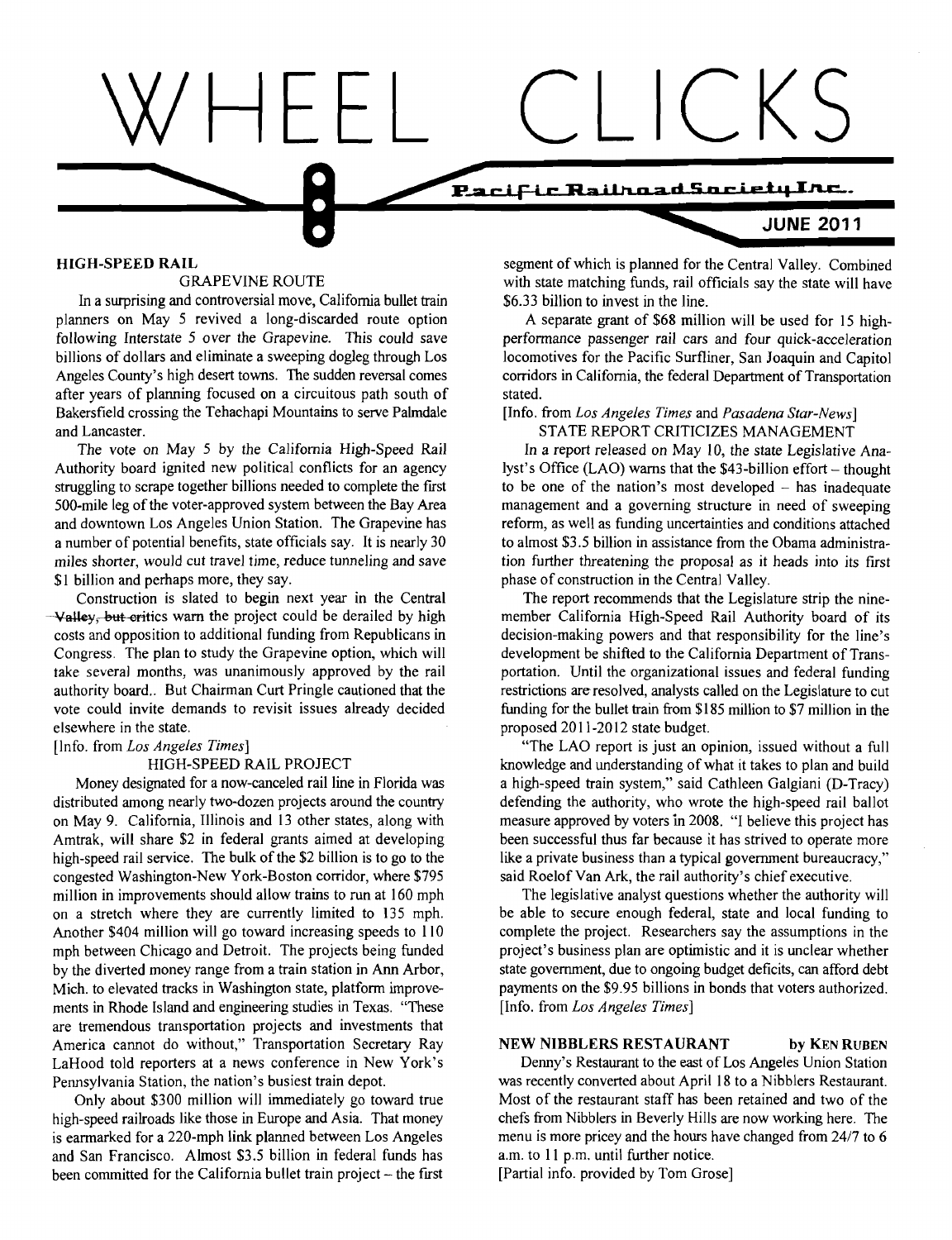

# **WHEEL CLICKS JUNE 2011 VOLUME 75, NO. 3**

| TECHNICAL EDITOR  CHARLES VARNES |  |
|----------------------------------|--|
|                                  |  |

Opinions expressed in unsigned articles are those of the editorial board, and do not necessarily reflect the opinions of the Society, its officers or directors. Opinions in signed articles are those of the author only. All rights reserved. ISSN- 0043-4744. 0201 1 BY PACIFIC RAILROAD SOCIETY, INC.

Published monthly by **PACIFIC RAILROAD SOCIETY, INC. The** Society is a California chartered, nonprofit organization of those who share an interest in railroad operations, travel and history. Address and telephone are the same as for Pacific Railroad Museum.

| $1011$ aville wall one manufactor      |  |
|----------------------------------------|--|
| PARTICIPATING MEMBER  \$35.00 per year |  |
| SUSTAINING MEMBER  \$50.00 per year    |  |
| CORPORATE MEMBER  \$100.00 per year    |  |
|                                        |  |

**PACIFlC RAILROAD MUSEUM** is operated by Pacific Railroad Society at 210 W. Bonita Ave., San Dimas, CA 91773. Telephone: (909) 394-0616. Museum e-mail: PRSTrainman@aol.com Open Saturdays: 10 a.m.-4 p.m.; Mondays: I2-5 p.m.; Wednesdays: 1-5 p.m.<br>MUSEUM CURATOR ............... **MUSEUM CURATOR** ........................... **DAVID HOUSH** 

| <u>MUNICIPAL CONSTRUCTION IN A LIGHT AND LIGHT AND LIGHT AND LIGHT AND LIGHT AND LIGHT AND LIGHT AND LIGHT AND LIG</u> |  |
|------------------------------------------------------------------------------------------------------------------------|--|
| <b>EXCURSION DIRECTOR  MARTI ANN DRAPER</b>                                                                            |  |

**WEBMASTER** .............................. **RUSSELL HOMAN** 

INTERNET Home Page: http://www. pacificrailroadsociety.org

| BOARD OF DIRECTORS OF PACIFIC RAILROAD SOCIETY, INC. |
|------------------------------------------------------|
| PRESIDENT  MARTI ANN DRAPER                          |
| VICE-PRESIDENT  LINDSAY SMITH                        |
|                                                      |
|                                                      |
| DIRECTOR (2011-2014)  LARRY AANDAHL                  |
|                                                      |
|                                                      |
|                                                      |
| DIRECTOR (2011-2013)  ROBERT WASHBURN                |

**PRS NEWS - ARRIVALS & DEPARTURES** 

| June $1, 8$ , | PRM work party, 1:00 p.m. to 5 p.m., 210 W. |  |  |
|---------------|---------------------------------------------|--|--|
|---------------|---------------------------------------------|--|--|

- 15,22,29 Bonita Ave., San Dimas.
- Weds.
- June 3 Fri. Board Meeting, 7:30 p.m., Colonial Kitchen, 1 1 10 Huntington Dr., San Marino. Dinner on your own at 6:30.
- June 4, 11, Pacific Railroad Museum work party, 10:OO a.m.
- 18,25 Sats. to 4:00 p.m., 210 W. Bonita Ave., **San** Dimas.
- June 4, 11, Rolling Stock repair day, 8:30 a.m. to ?,
- 18,25 Sats. Saunders Yard, Noakes & Herbert, Commerce.
- June 6,13, PRM open, 12 p.m. to 5 p.m., 2 10 W. Bonita
- 20,27 Mons. Ave., San Dimas.
- June 10 Fri. Membership Meeting, 7:30 p.m., MTA Building Board Room on 3rd Floor.
- July 1 Fri. Board Meeting, see July *Wheel Clicks.*
- July 2,9, Pacific Railroad Museum work party, 10:OO a.m.
- 16,23, 30 to 4:00 p.m., 210 W. Bonita Ave., San Dimas
- Sats.
- July 2, 9, Rolling Stock repair day, 8:30 a.m. to ?,
- 16, 23, 30 Saunders Yard, Noakes St. & Herbert Ave., Sats. Commerce.
- Commerce.
- July 4, 1 **1,** PRM open, 12:OO p.m. to 5:00 p.m., 210 W.
- 18,25 Mons. Bonita Ave., San Dimas.
- July 6, 13, PRM work party, 1:00 p.m. to 5 p.m., 210 W.

20,27 Weds. Bonita Ave., San Dimas.

July 8 Fri. Membership Meeting , see July *Wheel Clicks.* 

# **MEETING PROGRAMS** by RUSS DAVIES

June 10: **Santa Fe's "final run" of steam power over Cajon Pass, February 6, 1955! Tom Grose** will share a CD of this event with us. **Locomotive 3759, now on display in Kingman** is the featured player. The historic event was filmed by noted railfan **photographer** J. **Allen Hawkins. Be there, and bring digital briefs!** 

### MEMBERSHIP MEETING DETAILS

**Once again we"ll be meeting at the MTA Building.** The **MTA Building** is adjacent to **Union Station. Parking** is available in the underground lot shared by the MTA and Union Station. The probable cost, **\$5,** or the **maximum, \$6,** depends on timing.

**NOTE: Denny's has been sold, and is now a Nibbler's. We've been unable to contact the new management. If you've been eating at Denny's, and leaving your car there, and wish to do the same at Nibbler's, YOU'RE ON YOUR OWN! Talk to the on-duty manager at Nibbler's, and confirm that its OK to leave your car there!** 

To get to the meeting from Denny's, **for safety,** cross the street at the traffic signal, and walk right into the covered MTA garage and parking. Then follow the signs in the garage to the MTA Building elevators, to your right.

**You can also take any of the Metro rail lines, or Metro and "MUNI" bus lines, that serve Union Station, and Metrolink.** 

# **MEMBERSHIP REPORT by VIRGINIA GRUPP**

There were no late renewals. On May 6, 2011, the following with seniority numbers were voted into PRS. Brian Rubino, 442; John Thorup, 443; Harold Swenson, 444; Thomas Carter, 445; Ken Martin, 446; Kim Curtin, 447; Alan Feinstein, 448; Gary Miller, 449; Frank Greenwalt, 450; Bob Lucas, 451; Robert Thompson, 452; Reda Anderson, 453; and Terry Haller, 454.

**NATIONAL TRAIN DAY** was on May 7, 2011 at Los Angeles Union Station. PRS had a table at the event with members Marti **Ann** Draper, Ken Ruben, John Ulloth, and Tom Geer serving the public.

# **TRAINS TO HAUL TRASH by LINDSAY SMITH**

The *San Gabriel Tribune* headline on the front page of the April 11, 2011 issue was over pictures of the half-complete "massive waste by rail" project. The \$450 million project may be complete by 2012. It is not really needed until November 1, 2013, when the Puente Hills Landfill license to accept trash will expire. The current economic depression has significantly reduced the trash coming to the Material Recovery Center on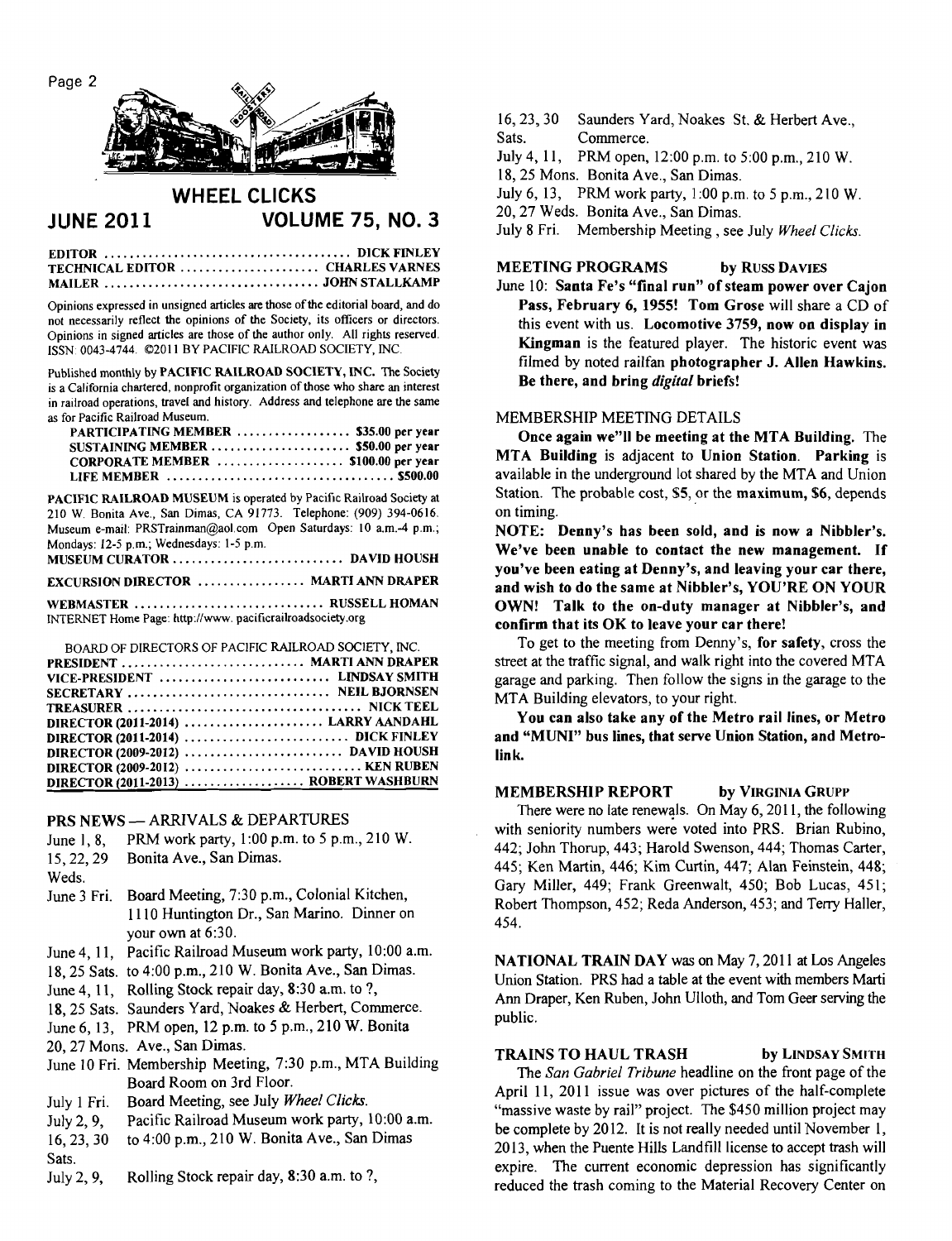Workman Mill Road, so the need for permanent or long-term storage of trash is not forcing a rapid completion of the facilities to load trash on rail cars. The dumping at Puente Hills Landfill will stop on November 1, 2013, even if capacity is not reached. Then the rail route must function.

It is planned to load two 4,000 ton loads per day on Union Pacific trains at an intermodal yard for transport 200 miles to Mesquite in Imperial County. There will be an additional 12,000 tons from other locations. The Intermodal Yard will be located at 2500 to 2520 Pellissier Place in Industry, Los Angeles, CA. The Intermodal Yard property was purchased for \$40 million. There is a cross-under to allow movement of containers from the recovery facility to the rail yard.

The Mesquite dump was purchased for \$42 million, and they have to make seals and unloading facilities at the end of the rail journey. Mesquite is expected to accept trash for 100 years. The capacity estimate is 600 million tons. The Southern California Sanitary Districts will comprise a major railroad industry across the state of California. The Liberty Mine dump is held up by court action to protect the desert turtle and water shed.

Trash is collected by the trash hauling companies. Some of the trash companies remove recyclable material and sell it. The material remaining must be sent to the Puente Hills Landfill dump and other locations. The newspaper article states that the current cost to the trash hauler to dump at the Material Recovery Facility is \$30.00/ton. This cost is tempered by the recovery and sale of recyclables. When the Puente Hills Landfill closes in 2013, the cost to dump is estimated to be \$80.00/ton. Currently the trash collectors seek lower cost alternative dumps away from the Los Angeles Sanitary Districts facilities. It is forecast that the alternative dumps will fill soon.

#### **CALTRAIN NEWS** by MIKE GONDRON

After promises of drastic cuts to Caltrain service, which would have resulted in 48 weekday rush-hour trains, closed 16 stations, and eliminated all weekend and Gilroy service, the Caltrain Board offered a plan that would have kept 76 weekday trains, including Gilroy service, closed only three stations, and retained limited weekend service. The plan was voted down and board members were able to secure additional funding to cover all but \$3.5 million of Caltrain's \$30 million budget shortfall.

This means that all 86 weekday trains will remain, no stations will close, and weekend and Gilroy service will continue as at present. Funds to fill the remaining \$3.5 million have been tentatively identified, but are subject to ongoing discussions with Caltrain's partner agencies and the Metropolitan Transportation Commission.

To keep their existing service, Caltrain passengers will pay an extra  $25¢$  per zone fare hike and an additional \$1 a day to park. Much of the money identified to close the budget gap is being borrowed from the 2013 fiscal year. In the meantime the Caltrain Board is hoping to come up with a steady funding source, which probably means an additional tax. Given the public's anti-tax mood, and the 213 approval requirement to pass a new tax, the saga is far from over.

Ironically, Caltrain is enjoying it's highest ridership ever. In March, 41,442 people rode Caltrain, in spite of the still de-

If and when high-speed rail is ever built in California, part of that plan is to quadruple track the Caltrain line between San Jose and San Francisco. That plan is running into a lot of opposition for a number of reasons, including cost. An alternate plan has been proposed that would improve the existing double track system for a quarter of the cost and be up and running as much as 15 years sooner. The downside is only about half as many trains could be run, and trips would take 10-15 minutes longer. The High-Speed Rail Board is expected to push this plan so that service can begin sooner.

### **PASSENGER TRAIN UPDATES by CHARLES VARNES**  AMTRAK

In May Amtrak celebrated its 40th anniversary. It began operating May I, 1971.

# APRIL RIDERSHIP

Amtrak's April 2011 ridership was its best ever and marks 18 consecutive months of year-over-year ridership growth. The streak of 18 consecutive months of year-over-year ridership growth began in November 2009. Ridership for April 2011 was nearly 2.7 million passengers which represents an increase of 9.9 percent over April 20 10 and keeps it on track to set a new annual ridership record.

### Northeast Corridor Ridership

April 2011 ridership in the Northeast Corridor was 991,543 vs. 902,331 in April 2010, a 9.9 percent increase. October-April FY 11 ridership was 6,263,098 vs. October-April FY 10's 5,977,836, a 4.8 percent increase.

State Supported and Other Short Distance Corridors

April 2011 ridership in state supported and other short distance corridors was 1,317,189 vs. 1,190,262 in April 2010, a 10.7 percent increase. October-April FY 11 ridership was 8,286,260 vs. October-April FY lo's 7,662,083, an 8.1 percent increase.

# Long Distance Train Ridership

April 2011 ridership aboard long distance trains was 380,223 vs. 353,172 in April 2010, a 7.7 percent increase. October-April FY 11 ridership was 2,562,112 vs. October-April FY 10's 2,562,112, a 5.6 percent increase.

### SPRING-SUMMER TIMETABLE RELEASED

The Amtrak 2011 Spring-Summer System Timetable took effect on May 9. It is now available in stations and can be ordered online at Amtrak.com.

#### HISTORICAL ON-TIME PERFORMANCE

The April 2011 historical on-time performance percentages were not available by the column deadline.

### EXPRESS MEALS

To solve the problem of shortened meal periods or hurried service aboard Amtrak long distance trains which depart from their initial terminal or arrive at their destination during dining hours, Amtrak began serving express meals on some trains in mid-April. The express meals are selected items from dining car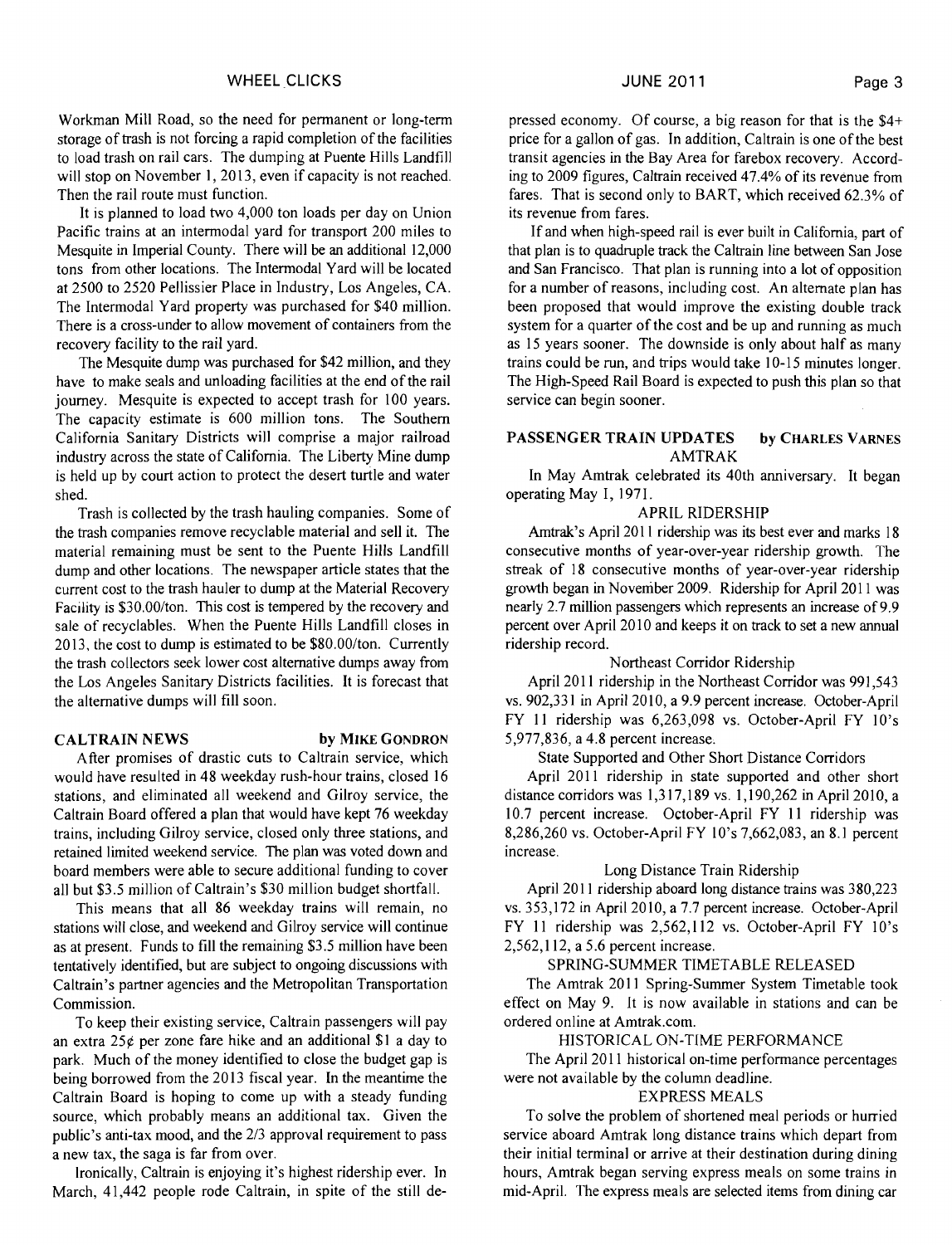menus that can be easily served.

Dining car hours are: breakfast 6:30 a.m. to 10:OO a.m., lunch 11:30 a.m. to 3:00 p.m., and dinner 5:00 p.m. to 9:00 p.m.

Dining cars on the following trains now serve express meals. *Sunset Limited* (Train1/2) arriving Los Angeles, breakfast; arriving New Orleans, lunch. .

*Southwest Chief* (Train 3) arriving Los Angeles, breakfast.

*California Zephyr* (Train 6) arriving Chicago, lunch.

*Crescent* (Train 19/20) arriving New Orleans, dinner; arriving New York, lunch,

*Texas Eagle* (Train 22) arriving Chicago, lunch.

*Capitol Limited* (Train 29/30) arriving Chicago, breakfast: arriving Washington, D.C. lunch.

*Lake Shore* (Train 49) arriving Chicago, breakfast

*City ofNew Orleans* (Train 58/59) arriving Chicago, breakfast; departing Chicago dinner.

*Silver Star* (Train 9 1/92) arriving Miami and New York, dinner. *Silver Meteor* (Train 97/98) arriving Miami, dinner; departing Miami, breakfast.

[Info. from Ken Ruben, Ed Von Nordeck]

# **AAR MAY STORED FREIGHT CARS REPORT**

**by CHARLES VARNES** 

The Association of American Railroads reported that as of May 1, 2011, 276,228 freight cars  $-18.2\%$  of the total fleet  $$ were in storage, a decrease of 7,421 cars from April 1, 2011. On April 1, 18.7 percent of the fleet was in storage.

In their May 1 report the AAR stated, "Recent additional **AAR** analysis allows us to estimate how the North American rail car fleet has changed since July 2009, when cars in storage peaked. At that time, there were 1.603 million cars in the fleet. As of May 1, 2011, there were 1.533 million cars in the fleet  $$ a reduction of 69,997 cars. From July 2009 through April 201 1, 30,783 new cars were installed (based on the cars' "built date" in the freight car database). Adding the 69,997 and the 30,783 yields 100,780 net cars scrapped or otherwise removed. Cars in storage on July 1,2009 totaled 502,853. Cars in storage on May 1,201 1 were 276,228, for a net reduction in cars in storage since July 2009 of 226,625. Subtracting the 100,780 net cars scrapped or otherwise removed yields 125,845 freight cars returned to service.

[Info. from AAR Rail Time Indicators]

# **URBAN RAIL TRANSIT**

# METRO EASES LIMITS ON BIKES

Metro has repealed its peak-hour restrictions for taking bicycles aboard trains. Metro's previous policy was that bikes could not be taken aboard Blue, Gold, Red, and Green Line trains in certain directions between 6:30 a.m. and 8:30 a.m. and could also not be taken aboard from 4:30 p.m. and 6:30 p.m. in all areas within the central business district.

Some seats will also be removed from Gold, Green, and Blue Line trains to accommodate bicycles. Seat removal on the Red/Purple Line has already occurred, Metro said.

[Info. from *Los Angeles Times]* 

# GOLD LINE FOOTHILL EXTENSION

Claremont's Metrolink station will be relocated one block to the east if the Metro Gold Line is extended to Claremont and Montclair. The historic downtown train depot will then become the station for the Gold Line. That proposed light rail route  $12.6$  miles from Azusa to Montclair – is under environmental review.

Gene Kim, senior planning manager at the Metro Gold Line Foothill Construction Authority, said the changes would minimize traffic delays on Indian Hill Boulevard because trains would stop at the new Metrolink station several hundred yards to the east.

A parking garage with 1,120 spaces would also be built to the north of College Avenue, The garage would include a pedestrian overpass to connect it to Metrolink platforms and nearby Little League fields on the south side of the tracks, officials said. Habib Balian, chief executive officer of the Foothill Extension Construction Authority said he was hopeful construction could start in 20 15 or 20 16.

Metro Gold Line officials also announced in mid-April an agreement in which the Burlington Northern Santa Fe Railway will abandon its rights to use the rail corridor between Arcadia and Irwindale along the proposed Gold Line route. [Info. from *Pasadena Star-News]* 

# LEIMERT PARK VILLAGE

Supervisor Mark Ridley-Thomas wants the Metropolitan Transportation Authority to upgrade the planned Crenshaw/LAX transit corridor, moving more of the light-rail line underground and adding a station closer to Leimert Park Village. It's hard to make the financial case for the extra tunneling, but it makes sense to put a station closer to the heart of Leimert Park.

The Crenshaw/LAX project would run southwest from the Expo Line at Crenshaw Boulevard, meeting the Green Line near Los Angeles International Airport. The current plan calls for just one segment along Crenshaw to be at street level, from 48th Street south to 59th Street. For an estimated \$219 million, Ridley-Thomas wants to put the entire route along Crenshaw underground.

The potential boon to the local economy argues in favor of putting a station closer to Leimert Park Village, a historic center of African American life in Los Angeles. The MTA's plan calls for an underground station near the shopping mall and bus stops at Crenshaw and Martin Luther King Jr. Boulevard, less than half a mile from the center of Leimert Park. Ridley-Thomas wants to build a second underground stop at Vernon Avenue, a little more than half a mile down Crenshaw, for about \$120 million.

The least expensive approach would be to move the planned station at King closer to Vernon. The supervisor has proposed shifting funds away from other projects, including a portion of the \$200 million that is to be allocated for a possible extension of the Crenshaw and Green Lines toward LAX. Officials hope to have the Crenshaw Line open by 2018. Metro predicts between 12,000 and 20,000 riders each weekday.

# [Info. from *Los Angeles Times]*

### METRO INCREASES SECURITY

Transportation officials are planning a number of security upgrades along Los Angeles County's network of rail lines over the next year, including a chemical detection system and many new surveillance cameras. The improvements were planned before U.S. officials announced they had found evidence that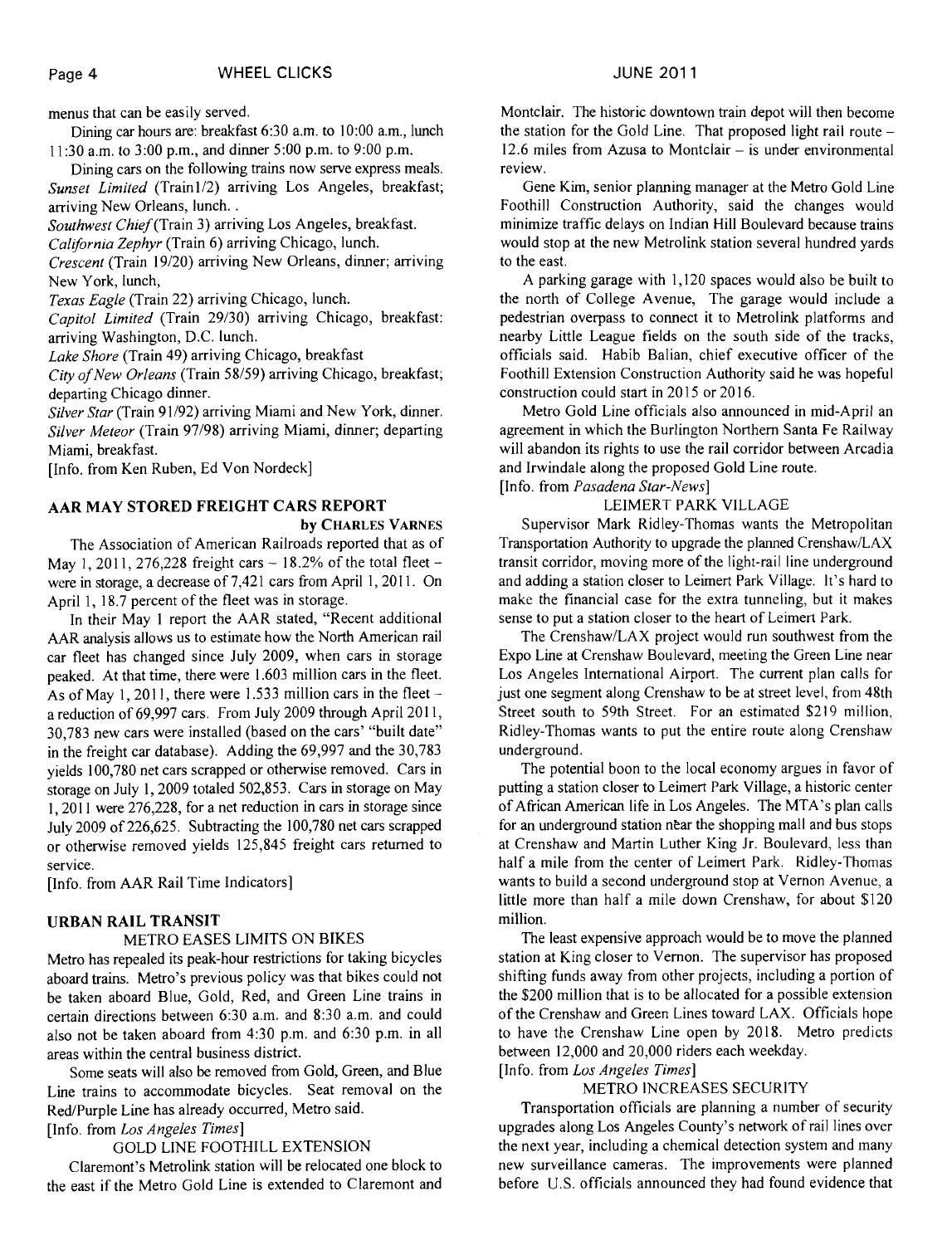Osama bin Laden was planning some type of attack on U.S. rail systems. But officials said the roughly \$10-million worth of safety upgrades comes at an opportune moment.

Security measures have been scaled back in recent years as Metro faced budget shortfalls and large operating deficits. Officials said there was money available in the new budget for some enhancements. Metro plans to spend \$400,000 on fiberoptic connections, \$100,000 for their closed-circuit television system, and \$609,000 to centralize Metro's rail and bus operation centers. Metro plans to spend \$399,000 for an early warning system that could detect chemical weapons.

That will add to other post-9/11 security measures. which include increases in uniformed and plain-clothes officers and 14 bomb-sniffmg dogs. At least 10 fixed cameras were installed on each subway train after the attack and Metro added platform cameras that tilt, pan and zoom.

Most rail systems are hesitant to create the same security environment as airports because part of the attraction of rail is that you don't have to take your shoes off, said Anastasia Loukaitou-Sideris of UCLA's Institute of Transportation Studies. She and several colleagues published a paper on transit security in the wake of the Madrid bombings that argued that the U.S. was behind many European cities in their approach to security on surface transportation systems.

[Info. from *Los Angeles Times]* 

SOUTH BAY METRO GREEN LINE EXTENSION

Metro is conducting an environmental review of the South Bay Green Line Extension. The study examined options for extending rail service using an existing railroad right-of-way (ROW) known as the "Harbor Subdivision." Three alternatives will be analyzed. Light Rail - An extension of the Metro Green Line from its current terminus at the Redondo Beach Station to the proposed Torrance Regional Transit Center (RTC). No Build - Transportation network without the proposed project. Transportation Systems Management - Essentially involving synchronized traffic signals and making other minor street improvements to accommodate buses more efficiently. A plan to run Metrolink along an existing freight train line was abandoned because of a lack of public support and other issues.

The Torrance RTC is immediately north of the Crenshaw Blvd. underpass. Most of the construction will be at ground level alongside the BNSF freight track, there being adequate ROW. Two grade crossings will be closed in the Lawndale area with two elevated segments involving stations as well as crossings of busy intersections.

With the pending Crenshaw Line stretching south from the Exposition Line to LAX and connecting with the Green Line, logic tells us to make the south leg of the Green Line a part of the Crenshaw Line., thus establishing a true North-South Line. This may develop, affording a more direct route to downtown Los Angeles and Union Station with its tie-in to the Exposition Line. In any event, the South Bay Green Line Extension will hopefully get approval for construction with an in-service date by 2018

Metro is also analyzing four potential sites for a maintenance facility to support an 8.5-mile light-rail line in the Crenshaw District along Crenshaw Boulevard from Exposition Blvd. to the Metro Green Line. The sites being considered are located in the

cities of LA, Inglewood, Hawthorne, and Redondo Beach. The project received a \$546 million federal loan to accelerate construction, which will be repaid over the next 30 years with funds from Measure R.

[Info. from Metro, *Daily Breeze,* and Jack Whitmeyer]

# **PRS 75TH ANNIVERSARY GOLDEN JUBILEE TRAIN REPORT** by BOB JOHNSON

I can't believe how time just moves along. It was now time to celebrate PRS's 75th Anniversary, and what better way to do it than ride a special train over a very special route that doesn't see a passenger train operating over it regularly.

On the morning of Saturday, April 2, 2011, PRS members and guests boarded the Amtrak Special Train at Los Angeles Union Station for a great trip via the Los Angeles Basin, Cajon Pass, and the Tehachapi Mountains to the San Joaquin Valley city of Bakersfield.

The train, spotted on Track 10, consisted of the following equipment: 1. Amtrak locomotive 156, a model P-42BH built by GE, that had just been shopped at Beech Grove, Indiana shops and freshly painted in Amtrak's Phase 1 Heritage Paint Scheme to celebrate their 40th Anniversary taking place this year. Amtrak had arranged for this unit to lead our train this weekend, and it had arrived in the consist of Train #3 from Chicago the day before; 2. Amtrak locomotive 510, a model P32-BWH built by GE; 3. *Pony Express* Entertainment Car PPCX 800320, a former Canadian Pacific baggage car that had been converted so passengers could look out the side doors; 4-6. Amtrak Amfleet Coaches numbers 82570, 82720, and 82500; 7. Amtrak Great Dome *Ocean View* 1003 1, the only dome car left in its fleet, a former Great Northern Railway Dome; 8-9. Amtrak Amfleet Coaches 82710 and 82560; 10. San Luis and Rio Grande's Big Dome SLRG 5 1 1, a former Santa Fe Dome; 11. Silver Lariat standard Dome Coach/Lounge Car RPCX 800190, owned privately by Bert Hermey and A1 Bishop, a former Chicago Burlington and Quincy Dome; 12. *National Forum,* PRS's own 6-4-6 Pullman PPCX 800204, former Union Pacific. Note: Reporting marks PPCX stands for Private Passenger Car, RPCX stands for Revenue Passenger Car, and X on the end of those marks stands for cars not owned by a Railroad Company.

The last two domes in the consist were reserved for passengers paying an extra \$200 for premium services. PRS's *National Forum* was reserved for a few more of those paying for premium services, but mainly it carried crew members from Amtrak and volunteers from PRS, as well as the rear oscillating red marker light and drumhead with PRS's 75th Anniversary logo on it.

PRS volunteers were waiting at Union Station's main entrance to hand out boarding passes to arriving passengers, starting about 8 a.m. For accounting purposes, Amtrak assigned our train No. 966.

After a small delay to load a handicapped passenger, the train departed at 9:08 a.m., 8 minutes off the advertised. It proceeded as an eastward train, 1.3 miles via Metrolink's Terminal Lead of its River Subdivision to Yuma Junction. Here we entered Union Pacific's Alhambra Subdivision for the 54.5 mile trip to Pepper St. at the East End of UP'S West Colton Classification Yard.

After passing through El Monte, we paralleled Metrolink's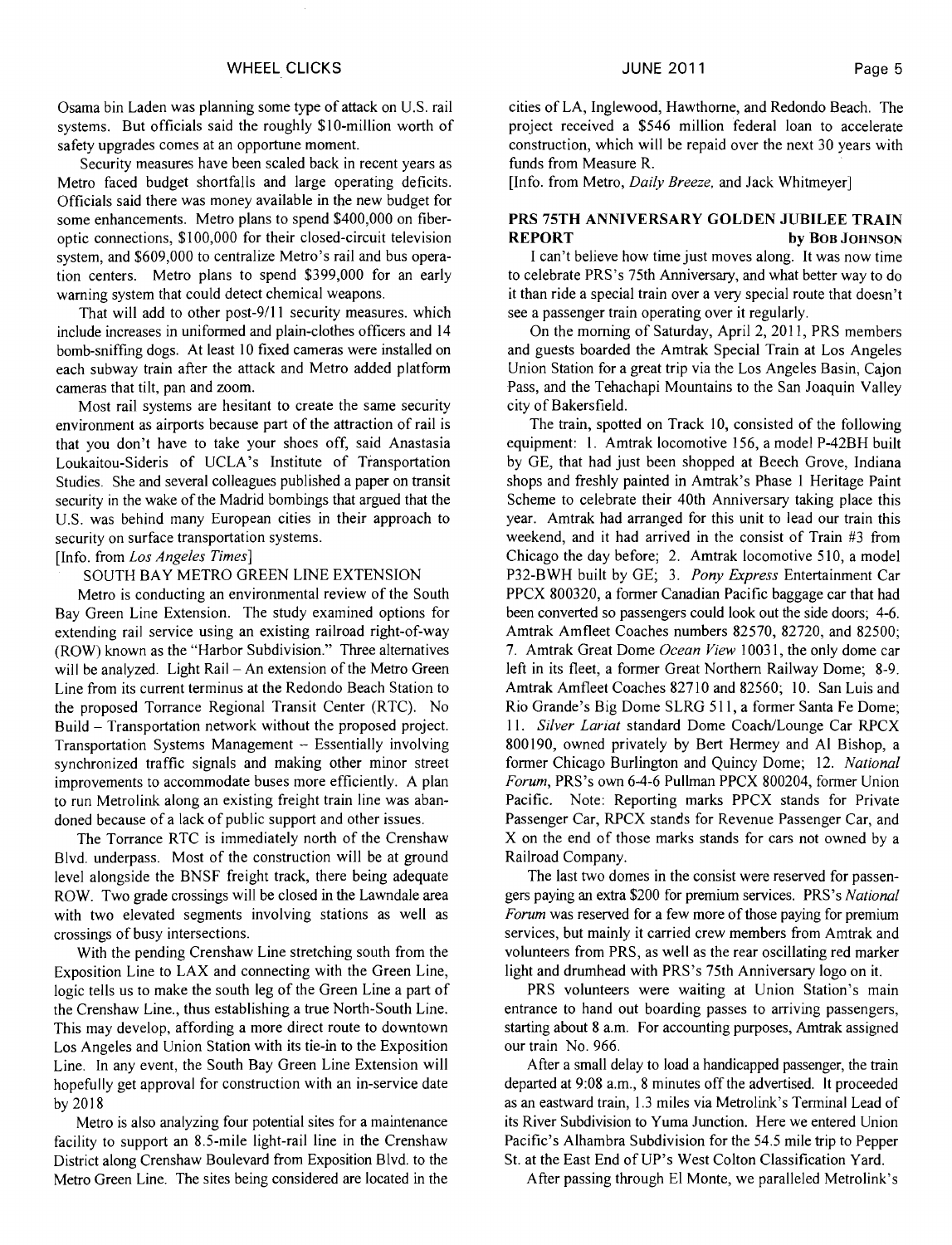San Gabriel Subdivision to Bassett, where it crossed over us in that segment on a flyover bridge. Right before we got to that bridge we passed Metrolink Train 353, running on schedule and heading for the stop at El Monte.

Passing Hamilton Ave. in Pomona where UP'S Los Angeles Subdivision then parallels our line to Montclair, we observed a UP Eastbound Double Stack Container Train stopped on that line waiting to follow us. We then made a scheduled station stop at Ontario to take on more passengers. After waiting about 15 minutes, we departed on time at 10:15 a.m. We proceeded to the UP "Administration Building" at Cedar Ave., stopping there at 10:28 a.m., where we picked up our UP Pilot Crew and then the Amtrak crew all got together to have a required "Job Briefing". We departed about 10 minutes later and proceeded to Pepper St.

# PALMDALE-COLTON CUTOFF

Next we entered the Palmdale-Colton Cutoff known to the UP as the Mojave Subdivision for the 178.3 mile run to Kern Junction in Bakersfield. At this location, we would change directions and become a Northward Train. Climbing the Cutoff, we would parallel the BNSF Railway's Cajon Subdivision from Dike to Hiland. Several BNSF and UP Westbound freights were observed between these two points.

After leaving the "Cactus Castle" city of Phelan and the passing track there (This is what UP calls them or passes, not sidings.), we noticed a helicopter chasing our train to Wash passing track. We would later learn that "Trainorders.com" leased this helicopter to video our train in honor of our 75th Anniversary and the running of this very special train. A few miles later, at the rock quarry called Vulcan Minerals, where the UP has recently installed a new spur track, a northbound UP Rock Train was observed, loaded and ready for a crew to come get it.

Around the passing track at Palmdale, box lunches were passed out to passengers riding in the Amfleet Coaches. We then paralleled the Metrolink Valley Subdivision on the west side of our train from Palmdale Jct. to Lancaster, but no trains were scheduled to run on it. We made a special stop at the south end of Oban passing track at 12:44 p.m. for about 3 minutes to hand up box lunches to our UP and Amtrak Crews on the lead locomotive

We continued on, passing South Mojave with the UP yard to the left and junction of BNSF's Mojave Subdivision line to Barstow to the right and then the UP Lone Pine Subdivision to Searles. At Marcel, we entered the passing track and met BNSF 4463 South, an intermodal train with a Norfolk Southern unit in its consist. We stopped at 1.48 p.m. and moved again at 1 :55 p.m.

The Tehachapi Loop was next at Walong passing track and everyone on the train had smiles, taking pictures as we went around it. The mountains were beautiful all the way with green.

We entered Main 2 for the run from Bena to Kern Jct. Bena used to be the site of a helper engine spur, where heavy southbound trains used to get their helper engines cut in for the run to Tehachapi Summit. Distributed Power Units have eliminated the need for manned helpers and we observed that the spur had been taken completely out.

Between Bena and Edison, a distance of about 9 miles, we passed 4 southbound freight trains: First was UP 5437, a

General Merchandise; then UP 4404, a Double Stack Container Train; then BNSF 5181, a Coil Steel Train, and finally BNSF 7495, a Double Stack Container Train. It is not known if the UP Dispatcher in Omaha held these trains for our special, or if it just happened to work out that way.. Either way, we fans had much to look at and enjoy.

We arrived at Kern Jct. at  $3:17$  p.m. and our UP crew got off. A BNSF Bakersfield Yard Engineer got on, who would be our pilot for the run to the Amtrak Station on BNSF's Mojave Subdivision, 2 miles away. We would change direction again and become a westward train. Arrival at Bakersfield was 3:37 p.m., ending a 6 hour and 29 minute trip. Passengers detrained and made their way to two different hotels for the stay.

That night at the Marriott Hotel, an Italian Buffet was served to several hundred people to celebrate PRS's 75th Anniversary Golden Jubilee. President Marti Ann Draper said a few words, including a thank you to members for making PRS what it is today, and also to Amtrak for running the train and providing Lead Locomotive 156 and wishing them a Happy 40th Anniversary.

The show was turned over to PRS Member Russ Davies, who did a video presentation of PRS Excursions of the past that included pictures taken by late members Dave Cameron and Bill Farmer. Several pictures were shown of the last PRS Special Train that ran to Bakersfield 32 years ago.

### RETURNING TO .LOS ANGELES

On the morning of April 3, the same equipment listed above was taken west on BNSF's Bakersfield Division to the wye at the west end of town called Jastro for turning. Today the train would take the same route as the day before back to Union Station. For accounting purposes, Amtrak assigned us Train No. 967. Passengers were loaded and the train departed at 9:05 a.m., five minutes late. We were an eastward train.

The train arrived at Kern Jct., the BNSF Yard Pilot got off and the UP Pilot crew boarded the lead locomotive. The Amtrak crew walked up once again for a required job briefing. While this was taking place a San Joaquin Valley Railroad general merchandise local freight proceeded north off the UP Mojave Subdivision on to their line that goes to Buttonwillow.

We departed at 9:23 a.m., now a southward train proceeding up track 1 to Bena. A Northbound UP General Merchandise train was in the passing track for us at Rowen. Once we passed the North switch, he wasted no time leaving. Going around the Tehachapi Loop at Walong once again put smiles on every face.

We stopped at the replica Tehachapi Station for a newspress photo shoot at  $10:57$  a.m., departing at  $11:03$  a.m. While running on main track 1 between Monolith and Cameron we would be treated to a unique surprise. A short, UP Northbound Double Stack Train on main track 2, reportedly headed from Long Beach to Oakland, would pass us with one KCS (Kansas City Southern Lines) Heritage Painted Unit on the head end and one KCS Heritage Unit on the rear! Now that was a treat.

Lunch was once again served to passengers in the Amfleet coaches as we were passing Mojave. The train stopped again at the South End of Oban passing track at 11:56 a.m. to hand box lunches to the crew on the lead unit, departing at 11:59 a.m. Between Blue Cut and Dike, we would overtake a BNSF general merchandise train on the parallel BNSF Cajon Subdivision. This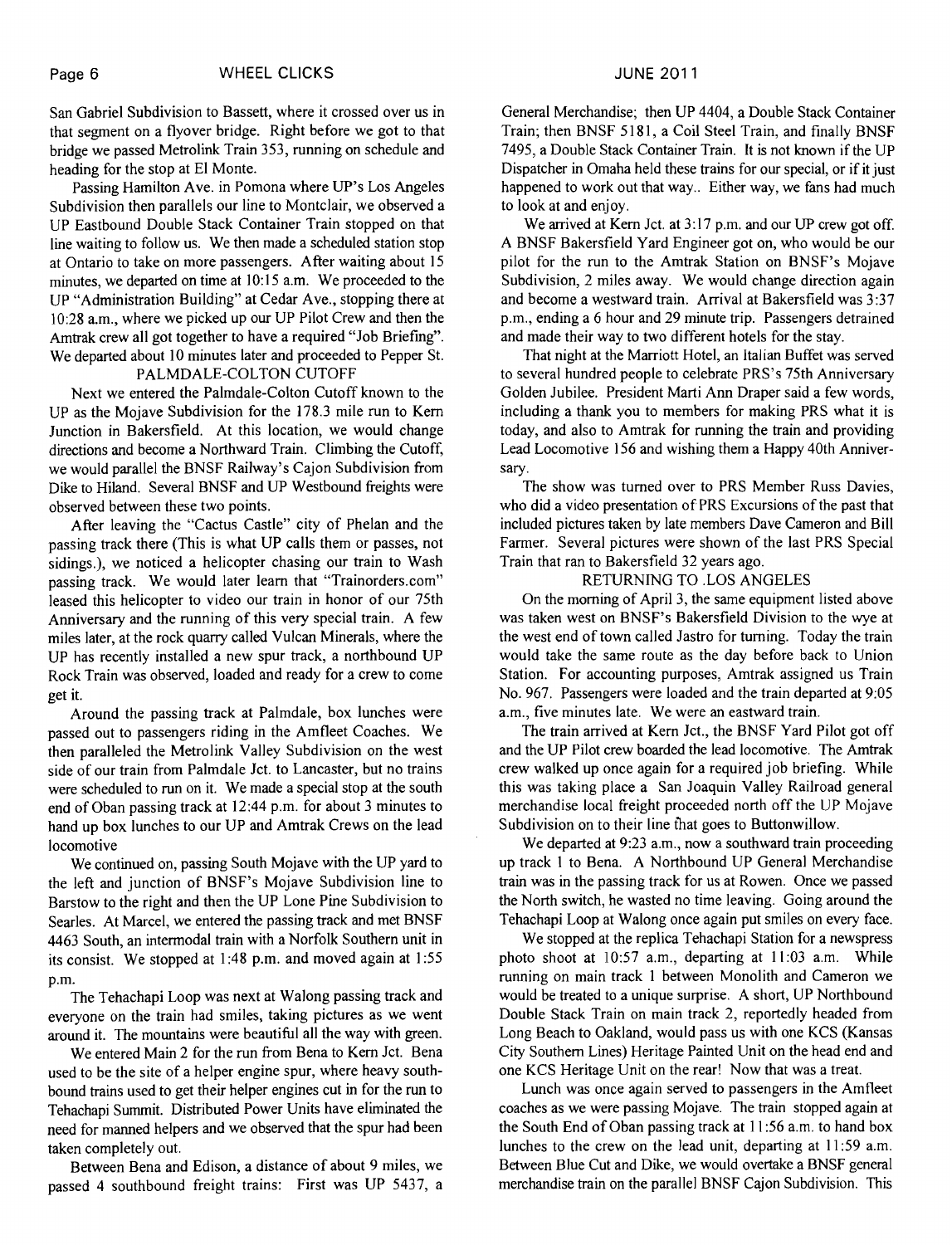was another special treat for the fans.

At Pepper St. we would come off the UP Mojave Subdivision and enter the Alhambra Subdivision, becoming a westward train. We stopped at Cedar Ave. for two minutes to let the UP Pilot Conductor off. The UP Pilot engineer would deadhead home on our train to Los Angeles. We arrived at Ontario at 2: 17 p.m., discharging some of our passengers here, then departed at 2:24 p.m. We stopped at Valley Boulevard in Los Angeles at 3.09 p.m. to wait for Amtrak Train No. 2, the Sunset Limited, to pass.

After about a 10 minute wait, we were moving again, just to pull down to a stop for three minutes at UP'S Los Angeles Transportation Center, also known as the "Shops" to let our deadheading pilot engineer off. We then entered the Metrolink Terminal Lead of their River Subdivision at Yuma Jct. for the run to Union Station. Arrival at Union Station was at 3:39 p.m., ending a 6 hour and 34 minute trip. A trip that will be remembered by all that were on it for a long time to come.

### TRIP COMMENTS AND OBSERVATIONS

A big Thank You goes out to all the PRS volunteers on this very special trip. Without you, we wouldn't have been able to have such a great time enjoying our rail hobbies. Another big Thank You goes to both BNSF Railway and Union Pacific Railroad for approving the running of this train on their lines. Thanks also to Metrolink, as we traveled on a small portion of their tracks to get into and out of Los Angeles Union Station. Another big Thank You goes to Amtrak for providing the locomotives, especially Heritage Painted 156 to lead out **train,**  Amfleet Cars and Great Dome car, crew, including Lead Service Attendant in the Dome. Amtrak did a great job of making sure the equipment was serviced and prepped for a problemless twoday trip. Another Thank You goes out to the owners of the private cars on the train for providing them and making us feel right at home. As you can see, everyone above worked together at a team to make this trip happen.

Thanks to our club President and Excursion Director Marti Ann Draper, who I encouraged about two years ago to look into seeing if this trip was possible and then making many of the arrangements to have it happen. Thanks to PRS Member Rolland Graham who handled most of the ticketing and acted as an advisor for the trip. Thanks to PRS Member Andy Novak who handled the coordination of the PRS volunteers. Thanks goes to Amtrak Operating Officer Eric Smith for riding along each day and supervision his crews, although they know their jobs so well he just watched with pride. Thanks to PRS Member Russ Davies for providing the picture show at the Golden Jubilee Anniversary gathering on Saturday Night.

There are too many other people to name here, but a big Thank You to everyone involved, including paying passengers. Again this is what teamwork and PRS is all about and none of this would have been possible without you.

The one-way trip was made each day in about six and a half hours. If some of the delays could have been cut out, we could have made it in less than six. However, on a trip like this, getting there is half the fun and there was no need to hurry.

Our engine crew and pilots ran our train at maximum authorized speed. The maximum speed we would reach was no faster than 70 mph. Between Cameron and Mojave there is a separate speed for passenger trains, even though this segment does not see one on a regular basis. We ran at Passenger Train Speed each day in this segment.

One comment was made by me and several others, "Where are all the freight trains?" This was part of the reason we made such good time  $-$  there was hardly any freight traffic on the trip to slow us down. With the economy still recovering, the fact that manned helper engines are almost no longer needed on heavy freight trains, and freight trains are getting longer, all mean there aren't as many freight trains as there were in the past. With less freight traffic, there were more slots for our train. One example was on Saturday, as soon as we cleared the single track at Bena, four southbound freight trains back-to-back passed us without a stop. They were all out of our way by the time we reached Kern Jct., and we were not delayed by any of them.

Another thing I was glad about was that everyone showed respect and responsibility for each other. This was not only on the entire train, but for the fans chasing us each day. At no time did I observe any misconduct or unsafe acts by anyone. PRS had a trip and job briefing the week before with the volunteers and this helped tremendously. All our volunteers were professional and courteous. Thanks again, as this is what will allow these types of special trains to continue in the future. Many passengers, including myself, feel it was worth every penny we paid to be a part of such a great ride and experience.

## SOME OF OUR PRS PEOPLE

I would like to take this time to name some members that make our club so special. Three of them are Al, Stephanie, and Andy Novak. A family of volunteers. Andy handled the coordination of the volunteers on this train. A1 and Stephanie were volunteer car attendants.

Marti **Ann** Draper's husband, Barry, had planned to be a passenger, but when asked to volunteer, jumped at the chance. Way to go, Barry.

Longtime PRS Member Jim Minor rode the train with his wife, Glee. Jim had suffered a stroke that left him with a permanent coordination and speech limitation, but that didn't stop him from the trip.

PRS Member Mary **Anne** Nelson was along for the ride. Her husband, Tom, was a previous Wheel Clicks Editor and PRS Officer who passed away recently.

In closing. this was one of the best PRS trips I have been on in years. There is a connection to an old UP Commercial from the 50s and 60s that says, "Come take the Union Pacific for a Happy Trip!"

### **WOMAN ARRESTED OVER USE OF CELL PHONE**

A passenger was taken off the Coast Starlight on May 15 following a disturbance over her continued and load cell phone use, according to Salem, Oregon, police. The northbound Amtrak train was stopped in Salem until the police came and arrested the passenger, a 39-year-old woman from Tigard, and charged with disorderly conduct. A fellow passenger had mentioned to her that she was not to use her cell phone on the train, as had been announced, then the woman got verbally aggressive. Officers took her into custody and called family members, who came to pick her up.

[Info. from *Democrat-Herald* via Ken Ruben]